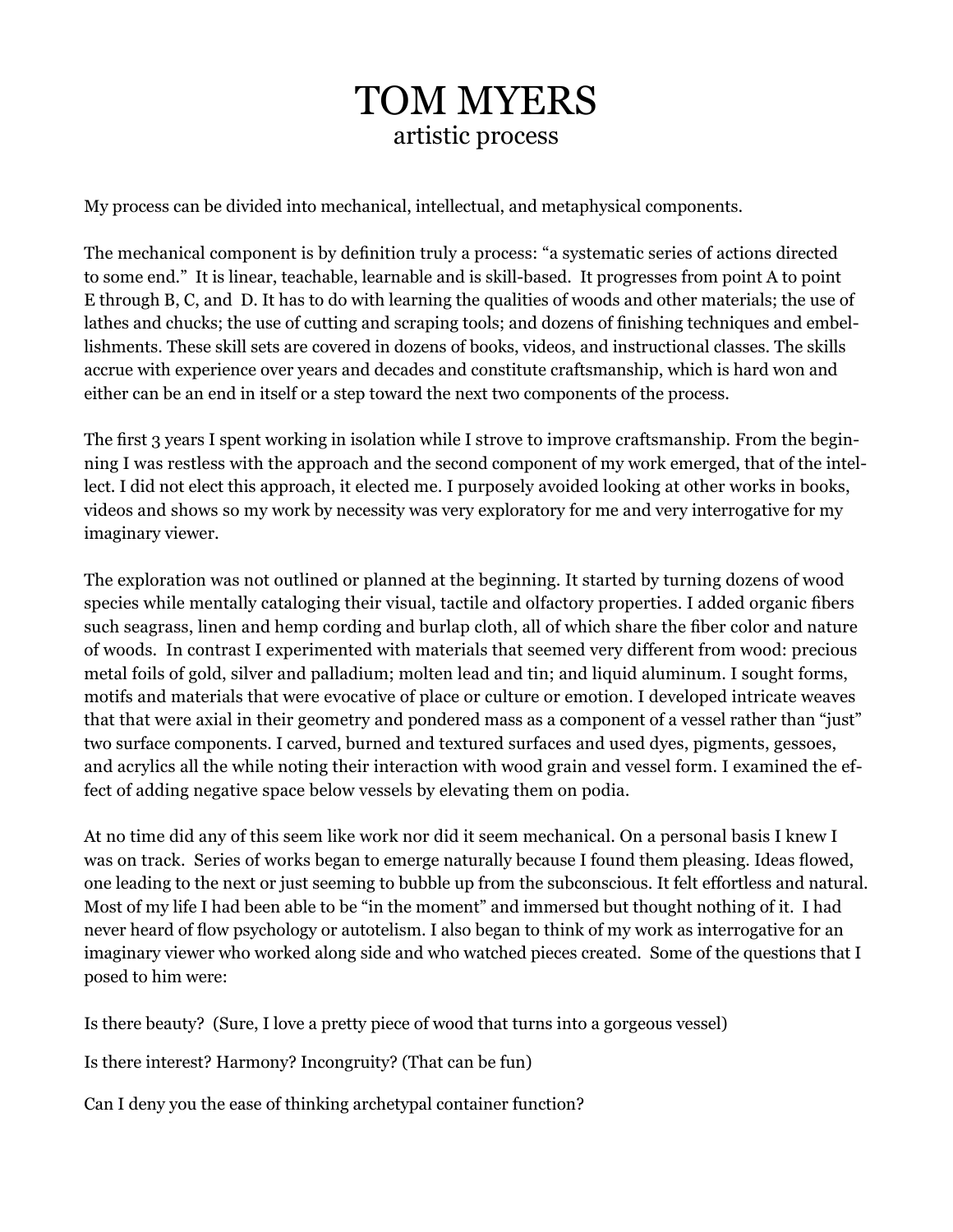Can there be a third surface and not just an inside and outside?

Is that the same as mass?

Can form and motif evoke a sense of place or culture?

Why do surface finishes vary and do they serve a function?

Do intricate axial geometrical weavings accentuate the geometry inherent in a piece borne from a lathe?

Do they evoke a thoughts of particle physics or of astronomy or mystery?

Do organic fibers please visually and tactilely? Are they complimentary to the organic fiber nature of wood? Are they ever synergistic?

Can pigments and dyes suggest glass and ceramic? Can they make you notice grain patterns in the wood?

Do precious metals applied to vessels enhance the richness of the wood itself? Does that seem counter intuitive?

At first glance do you see quality? Is it evocative? Of what?

Those were the questions for me as well.

If you have crossed this line you do so willingly. This section is about the metaphysics of quality, mind and reality. It does not fit the definition of process in any meaningful way. That it exists is certain, but that I can explain it is not.

At a point in my life when I had little expectation of adding any new or different creative outlets, what struck steel to flint? How did a chance exposure to a lathe ignite a passion for form, balance and harmony borne of the axial geometry of work emerging from that tool? What was I seeking? At about that time I had discovered the poetry of Wallace Stevens. I was particularly drawn to two of his poems that are of his more approachable. I wondered if I was the "old sailor drunk and asleep in his boots" in "A Disillusionment of Ten O'Clock." Was I in this palpable world but dreaming of the other world of the imagination?

> *People are not going To dream of baboons and periwinkles. Only, here and there, an old sailor, Drunk and asleep in his boots, Catches Tigers In red weather.*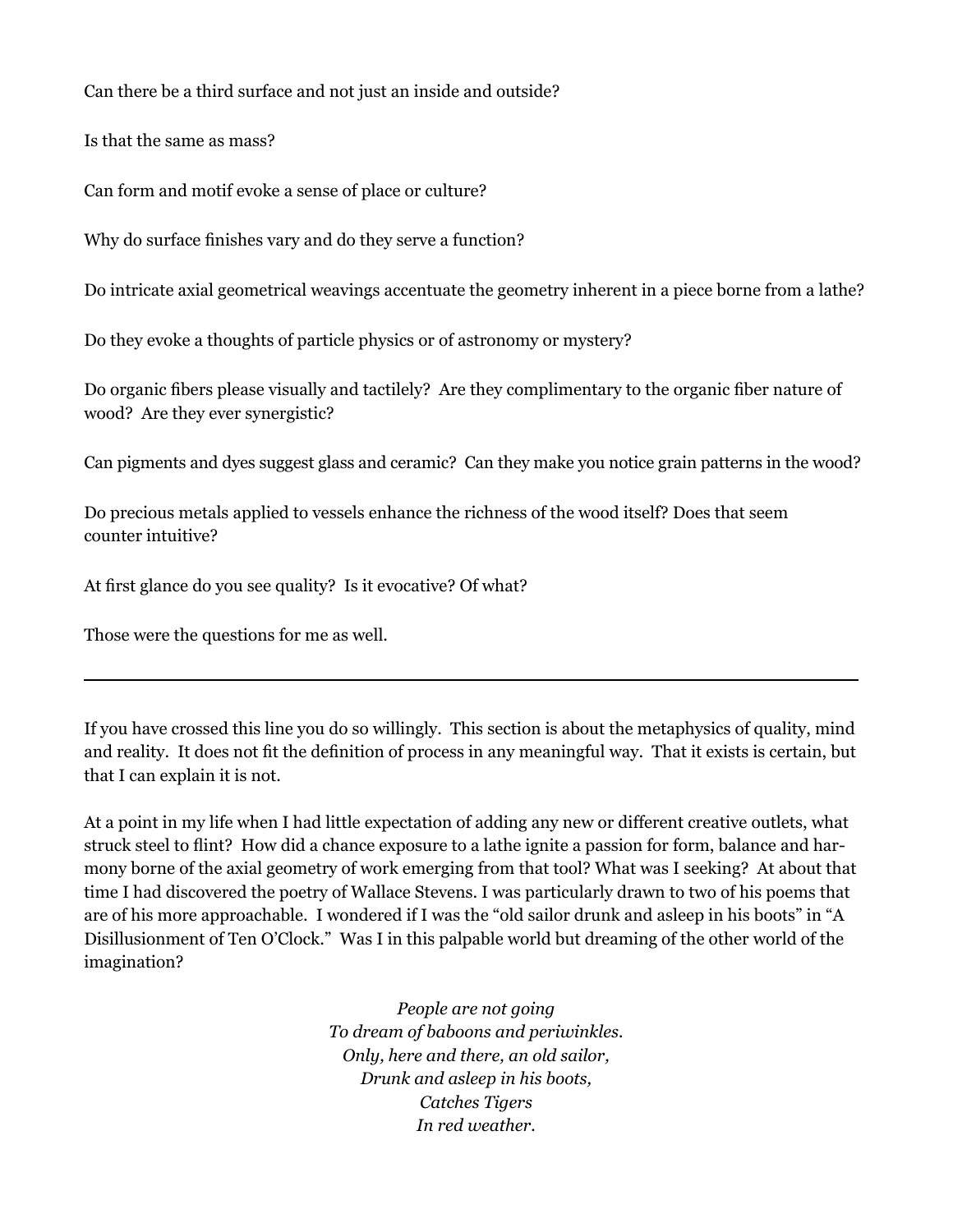Likewise, his "Poems of Our Climate" resonated with me at that particular juncture of my life. Life had been very satisfying and good to me but I wished for more.

> *Clear water in a brilliant bowl, Pink and white carnations. The light in the room more like a snowy air, Reflecting snow. A newly-fallen snow At the end of winter when afternoons return. Pink and white carnations—one desires So much more than that.*

Indeed I was yearning for something creative and found it in my art. I found immersion and fulfillment: both in the craftsmanship of art but also in the intellectual process. I began to understand what Robert Pirsig wrote about in *Zen and the Art of Motorcycle Maintenance* and Lilia. For the first time I grasped his Metaphysics of Quality. I experienced it in a tangible way.

"Quality," or "value," cannot be defined because it empirically precedes any intellectual construction of it, namely due to the fact that quality exists always as a perceptual experience before it is ever thought of descriptively or academically. Quality is the "knife-edge" of experience, found only in the present, known or at least potentially accessible to us all.

Art was for me both a conduit into the immersion of autotelism and an experience with Pirsig's metaphysical "quality."

I have always had a tendency for introversion and am accepting of that, but I found that art can serve as a bridge, a mechanism of spanning voids. I thought about Reveren John Ames' late night pondering in Pulitzer Prize winner Marilynne Robinson's *Gilead.* 

> *"In every important way we are such secrets from each other, and I do believe that there is a separate language in each of us, also a separate aesthetics and a separate jurisprudence. Every single one of us is a little civilization built on the ruins of any number of preceding civilizations, but with our own variant notions of what is beautiful and what is acceptable—which, I hasten to add, we generally do not satisfy and by which we struggle to live. We take fortuitous resemblances among us to be actual likeness, because those around us have also fallen heir to the same customs, trade in the same coin, acknowledge, more or less, the same notions of decency and sanity. But all that really just allows us to coexist with the inviolable, untraversable, and utterly vast spaces between us."*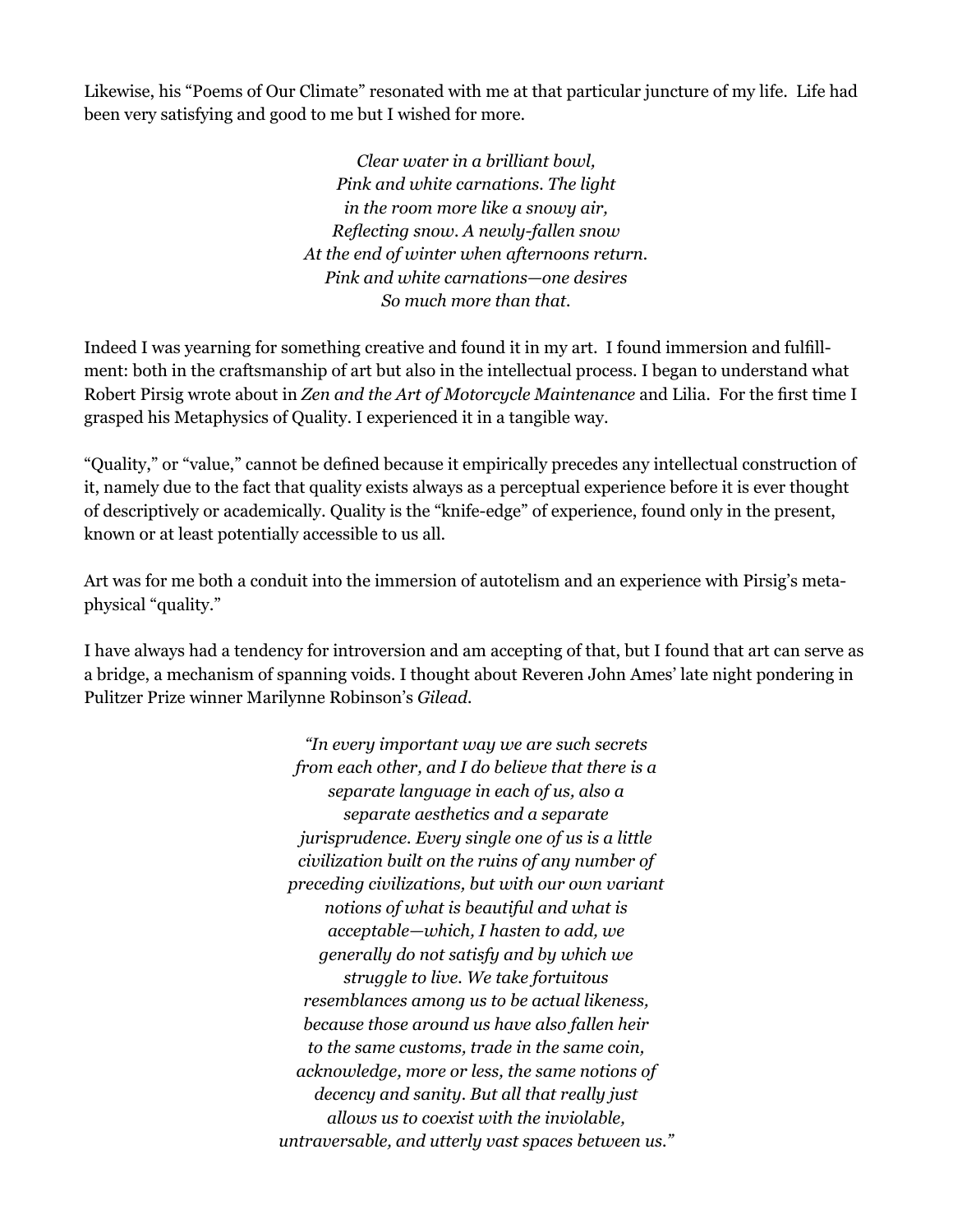So, my art is craftsmanship, exploration, interrogatives, intellect, immersion, fulfillment, metaphysics of quality, and bridge building. I have attempted to explain what I have done and how and why; yet I have no sense of success. It has been like trying to capture water in a net. Part of that failure is mine; part is a function of topic. How can language capture descriptively that which is of the mind? I am convinced that mind is not just the brain but is the business of the brain and that there is an abiding mystery that resides in humankind as that world of mind.

For my family and friends who love me and who have mercilessly prodded me to show and explain my work, thank you.



## evolution of a vessel

**2. First Stage Form** The wood must dry and shrink before final shaping.